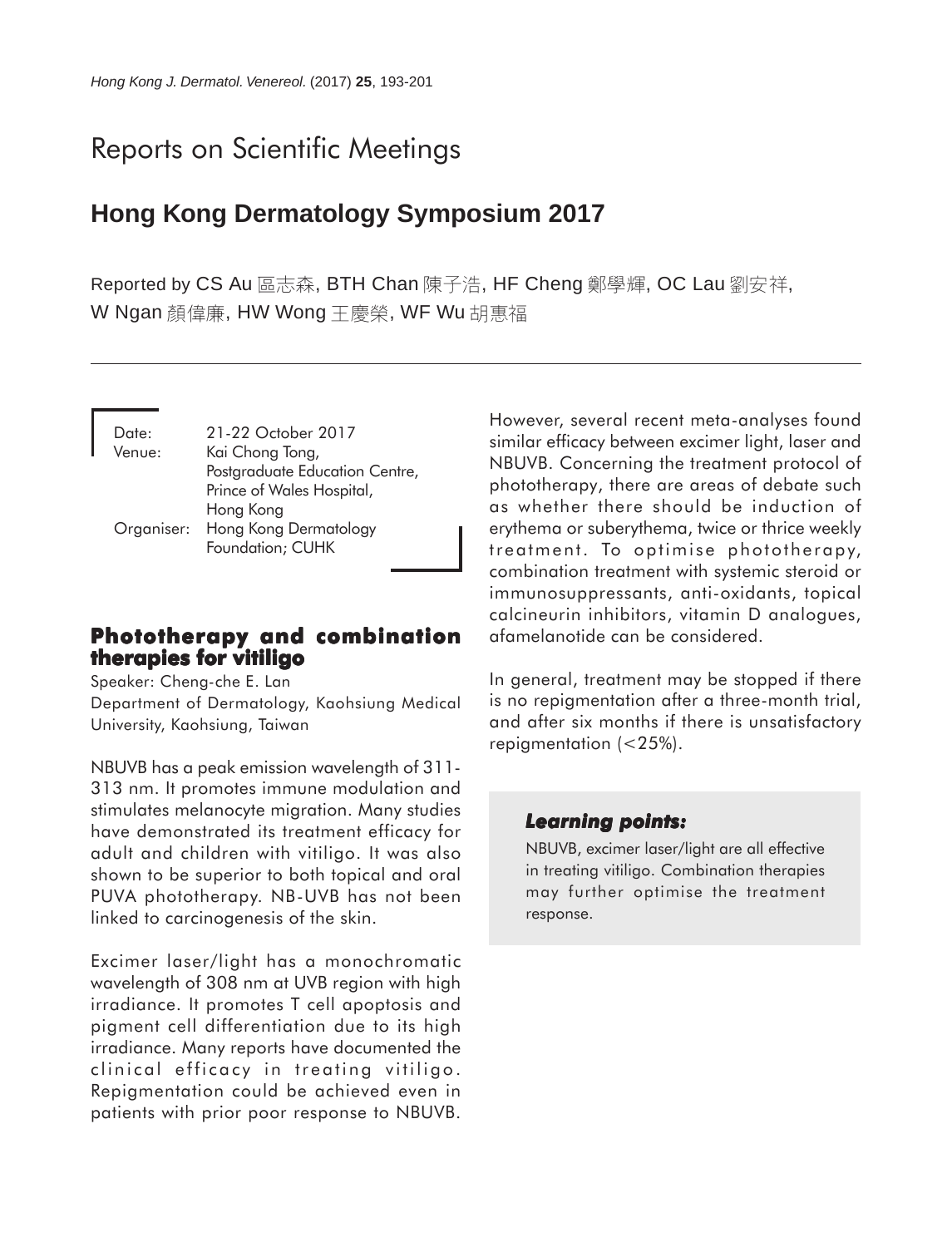## **Vitiligo, update on treatment Vitiligo, on**

Speaker: Elsa Chu Social Hygiene Service, Department of Health, Hong Kong

The aims of treatment of vitiligo are to minimise disease progression, attain repigmentation and achieve a cosmetically pleasing result. Medical therapy with topical corticosteroids (CS) is the most effective choice of topical therapy. The therapeutic effect may be improved if used in combined with UVA phototherapy or topical vitamin D3 analogues. Systemic CS can stop disease progression and induce repigmentation when used in early disease. Topical calcineurin inhibitors (CI), either as monotherapy or used in combination with phototherapy, are as effective as topical CS but have a safer side effect profile. It is also effective for patients who have failed topical CS. Oxidative stress has been implicated in the pathogenesis but the role of antioxidant supplement has yet to be defined. Studies on use of biologics showed conflicting results.

Studies have found that NBUVB is superior to PUVA in producing disease stability and repigmentation. However PUVA may yield quicker results. Use of hand-held NB-UVB unit at home is an effective and convenient choice but safety is a potential issue. Monochromatic excimer laser is a FDA-approved treatment for vitiligo. It has superior repigmentation rates to NBUVB when used in combination with topical CI or CS.

Surgical therapies, either by tissue grafting or cellular grafting, can be considered in patients with stable disease who have failed medical treatments. Depigmentation can be considered as the last resort in suitable patients.

#### *Learning points: Learning*

The activity and the extent of the disease, availability of treatment modalities and their safety profiles are factors to be considered when choosing the treatment.

## **Looking under the dermoscope**

#### Speaker: Henry HF Ho

Consultant Dermatologist, Social Hygiene Service, Center for Health Protection, Department of Health, Hong Kong

Although dermoscopy is useful in the diagnosis of pigmented lesions, it should be borne in mind that there is no single diagnostic dermoscopic criterion. There are numerous dermoscopic appearances and combinations among the individual diseases. Inspection with naked eye and palpation with fingers remain essential steps before the formulation of a differential diagnosis. Dermoscopic features subsequently help to reflect and re-formulate the differential diagnoses thereafter.

#### *Learning points: Learning points:*

No single dermoscopic criterion by itself is diagnostic.

## **Genodermatoses with pigmentary problems**

Speaker: Chun-bing Chan Chang Gung Memorial Hospital, Taipei, Taiwan

The genodermatoses with pigmentary problems are uncommon with diverse phenotypes. These diseases include oculocutaneous albinism, Chediak-Higashi syndrome, Hermansky-Pudlak syndrome, Griscelli syndrome, hypomelanosis of Ito, incontinentia pigmenti, Piebaldism, and Waardenburg syndrome. They can be associated with other systemic problems. The DNA analysis and genome-wide association studies are important in the interpretation of the mechanism of skin pigmentation. The understanding of the genetic basis of vitiligo, an autoimmune disease, is also essential in knowing the biological behaviour of vitiligo.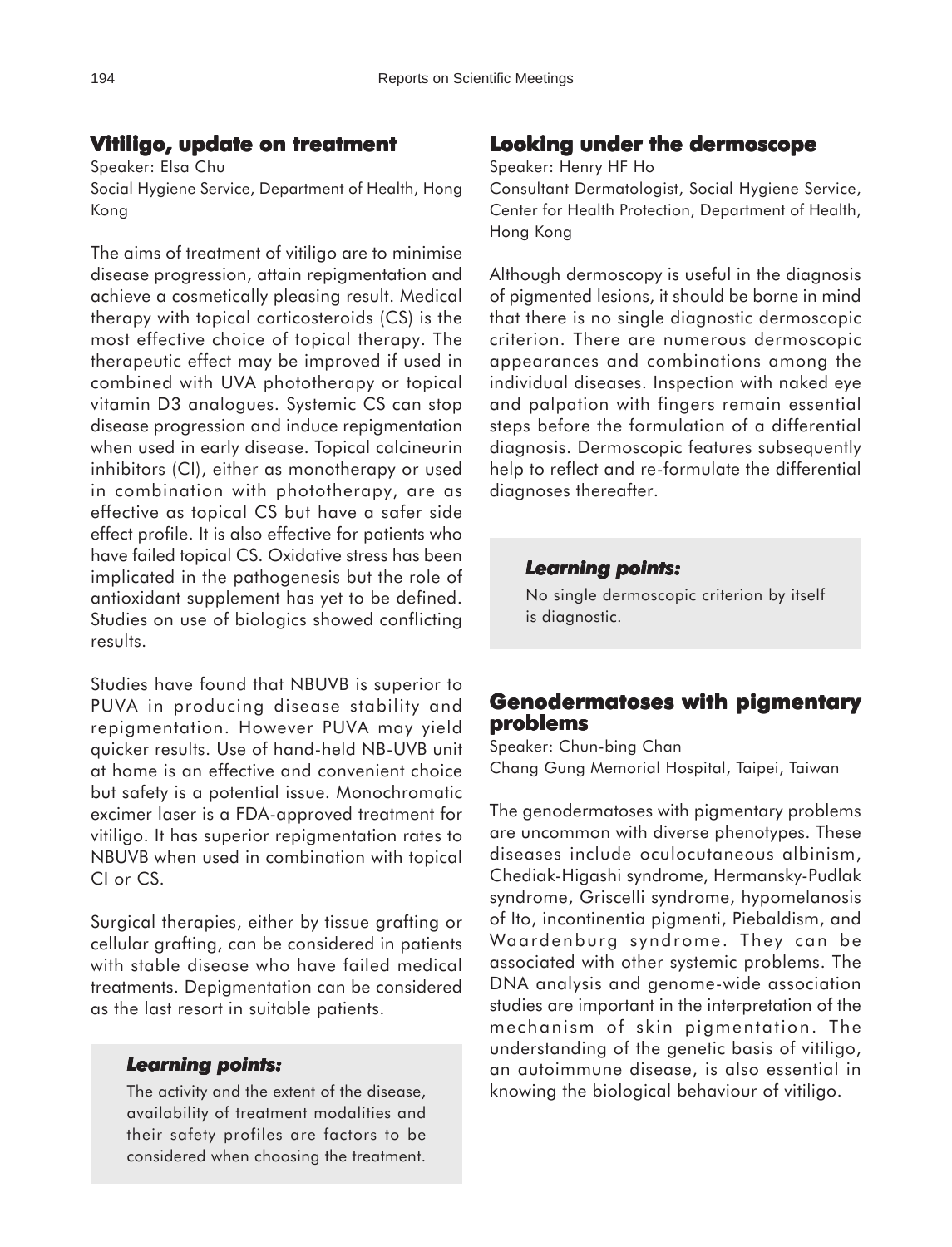The DNA analysis and genome-wide association studies are important in the interpretation of the mechanism of genodermatoses with pigmentary problems.

## **Scarring alopecia made easier**

Speaker: Mimi M Chang

Prince of Wales Hospital, Department of Medicine, Hong Kong

Scarring alopecia comprises of a group of inflammatory diseases affecting the hair follicles. It is regarded as trichological emergency, for which delay in diagnosis means irreversible hair loss. Its diagnosis and management is also challenging to a certain degree. Management entails detailed historytaking, clinical examination including photographic evaluation under good lighting, dermoscopy, and hair pull test plus scalp biopsy. The scalp biopsy is ideally done from an active area. The specimen should be sent for histopathology where both horizontal and vertical sections are performed, and direct immunofluorescence to visualise any immune complex deposition at the dermoepidermal junction. Accurate diagnosis and disease prognostication often requires meticulous clinico-pathological correlation.

While the diseases under the category of scarring alopecia group are heterogeneous, they can be appreciated and managed according to the type of inflammatory infiltrate – broadly speaking the lymphocytic or neutrophilic group. Those that fall under the former category often require steroid or immunosuppressive drugs for control of disease activity. In the latter group, anti-microbial agents (in cases with a positive culture study), systemic retinoid or biologics are often employed. Secondary causes should be adequately dealt with.

A number of entities were discussed including discoid lupus erythematosus, lichen planopilaris, pseudopalade of Brocq, central centrifugal cicatricial alopecia, dissecting cellulitis of scalp and erosive pustular dermatitis.

## *Learning points: Learning points:*

Scarring alopecia is heterogeneous, diagnostically challenging condition and requires prompt attention. Good clinicopathological correlation is needed for management and prognostication.

## **Non-cosmetic dermatologic use of cosmetic use of botulinum neurotoxin**

Speaker: Carrie KL Yuen Private Practice, Hong Kong

Botulinum toxin is a neurotoxin produced by *Clostridium botulinum*, and has been used widely for cosmetic and non-comestic indications for several years. The mechanism of toxin relates to the blocking of acetylcholine release in the neuromuscular and neuroglandular junction, and hence interruption of signal transmission. This leads to temporary paralysis of target muscle groups or inhibition of eccrine sweat gland activity.

In this regard, conditions with hyperhidrosis (axillary hyperhidrosis, palmar hyperhidrosis, chromhidrosis, bromhidrosis, granulosa rubra nasi), pruritic dermatoses (pompholyx, lichen simplex chronicus), acantholytic dermatoses (Hailey-Hailey disease, Darier's disease), inflammatory dermatosis (hidradenitis suppurativa, inverse psoriasis, scarring), aquagenic keratoderma and eccrine hidrocystoma can all be managed with Botulinum toxin injection. The procedure is safe and effective with minimal side effects. Many are off-label use and further randomised double-blinded trials are required.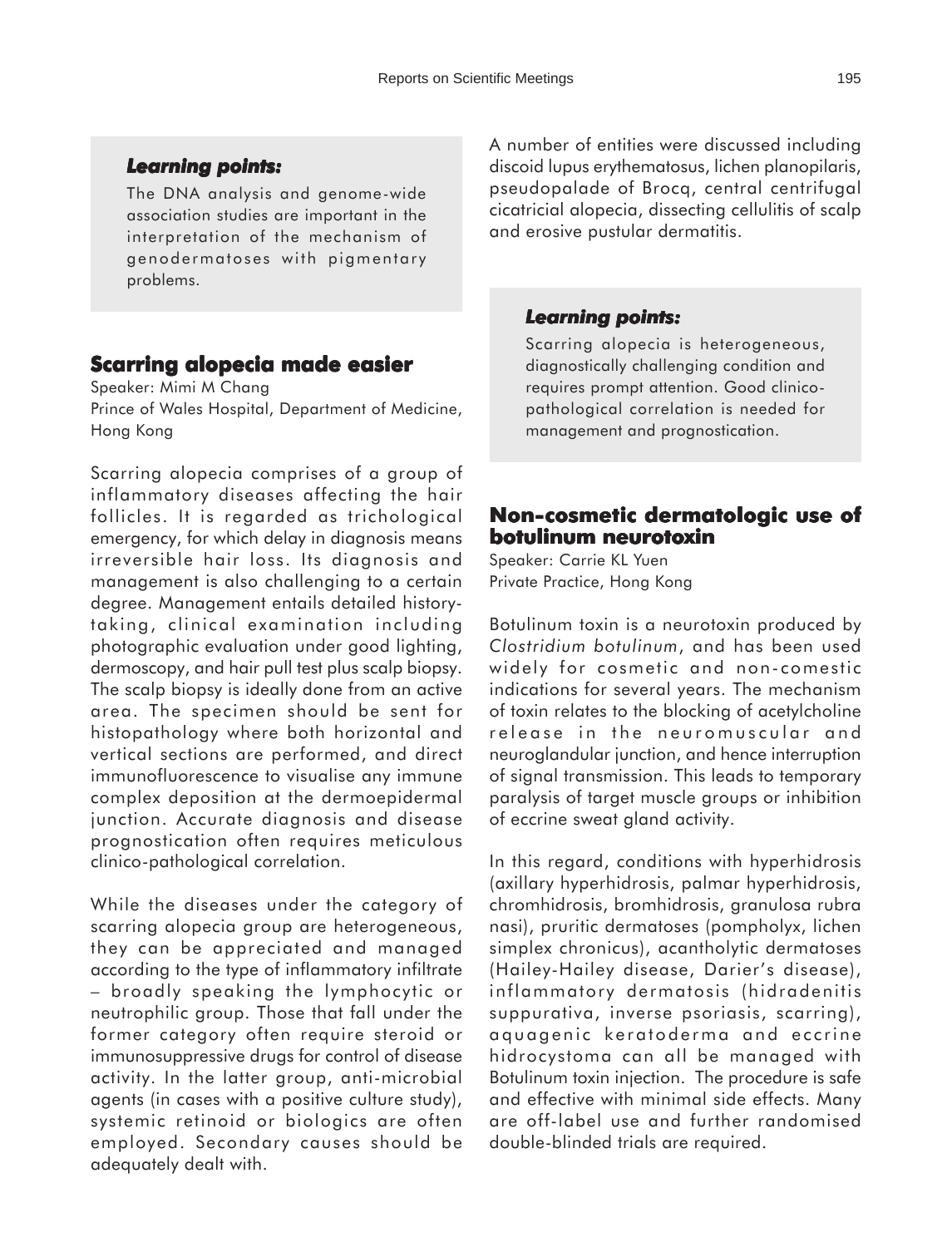#### *Learning points: Learning*

Off-label use of Botulinum toxin is regarded as safe and effective therapy for conditions due to or complicated by hyperactivity of eccrine sweat glands.

## **The role of laboratory investigations in SCAR management in SCAR**

Speaker: Wen-hung Chung Taipei Chang Gung Memorial Hospital, Taiwan

Severe cutaneous adverse reactions (SCAR) to drugs including Stevens-Johnson syndrome (SJS) and toxic epidermal necrolysis (TEN) are lifethreatening immunologically-mediated diseases. The clinical approach for patients with suspected drug hypersensitivity reaction includes consideration of clinical diagnosis and differential diagnoses, identification and withdrawal of the offending drugs, suggestion of alternative medications, severity evaluation and management of complications. Advances in laboratory investigations for the management of SCAR were discussed. Firstly, the algorithm of drug causality assessment for epidermal necrolysis (ALDEN) can be used to estimate the probability of a drug causing an adverse drug reaction. Criterion of ALDEN includes induction interval, drug elimination half-life, rechallenge, dechallenge, and notoriety. Secondly, granulysin is a key mediator for disseminated keratinocyte death in SJS and TEN. The serum level of granulysin can serve a marker for early diagnosis of SJS and TEN. Lastly, in-vitro assessments such as drug-lymphocyte activation test can help to identify the major causative drugs responsible for SCAR and determine potential cross-reactivity with other structurally similar medications.

#### *Learning points: Learning points:*

The algorithm of drug causality assessment for epidermal necrolysis (ALDEN) can be used to estimate the probability of a drug causing an adverse drug reaction. The serum level of granulysin can serve a marker for early diagnosis of SJS and TEN. Druglymphocyte activation test can help to identify the major causative drugs responsible for SCAR.

## **Emerging infectious diseases with cutaneous manifestations: our local cutaneous manifestations: local focus**

Speaker: Tony KC Ng Department of Microbiology, The Chinese University of Hong Kong, Hong Kong

Due to the effect of global warming and international travel, mosquito-borne infections are becoming more common. These include Dengue fever, chikungungya, and Zika virus infections. In children, cases of atypical handfoot-mouth disease and scarlet fever have also increased. Lastly, due to the effect of increase in antibiotic use, Community Acquired Methicillin Resistant Staphylococcal aureus (CA-MRSA) infection has occurred, and is now a reportable illness. The clinical presentations, investigations, and treatments of the above infections were discussed.

#### *Learning points: Learning points:*

Global warming, international travel and use of antibiotics have changed the spectrum of infectious diseases occurring in Hong Kong. Relevant history taking is essential to accurately diagnose infectious diseases.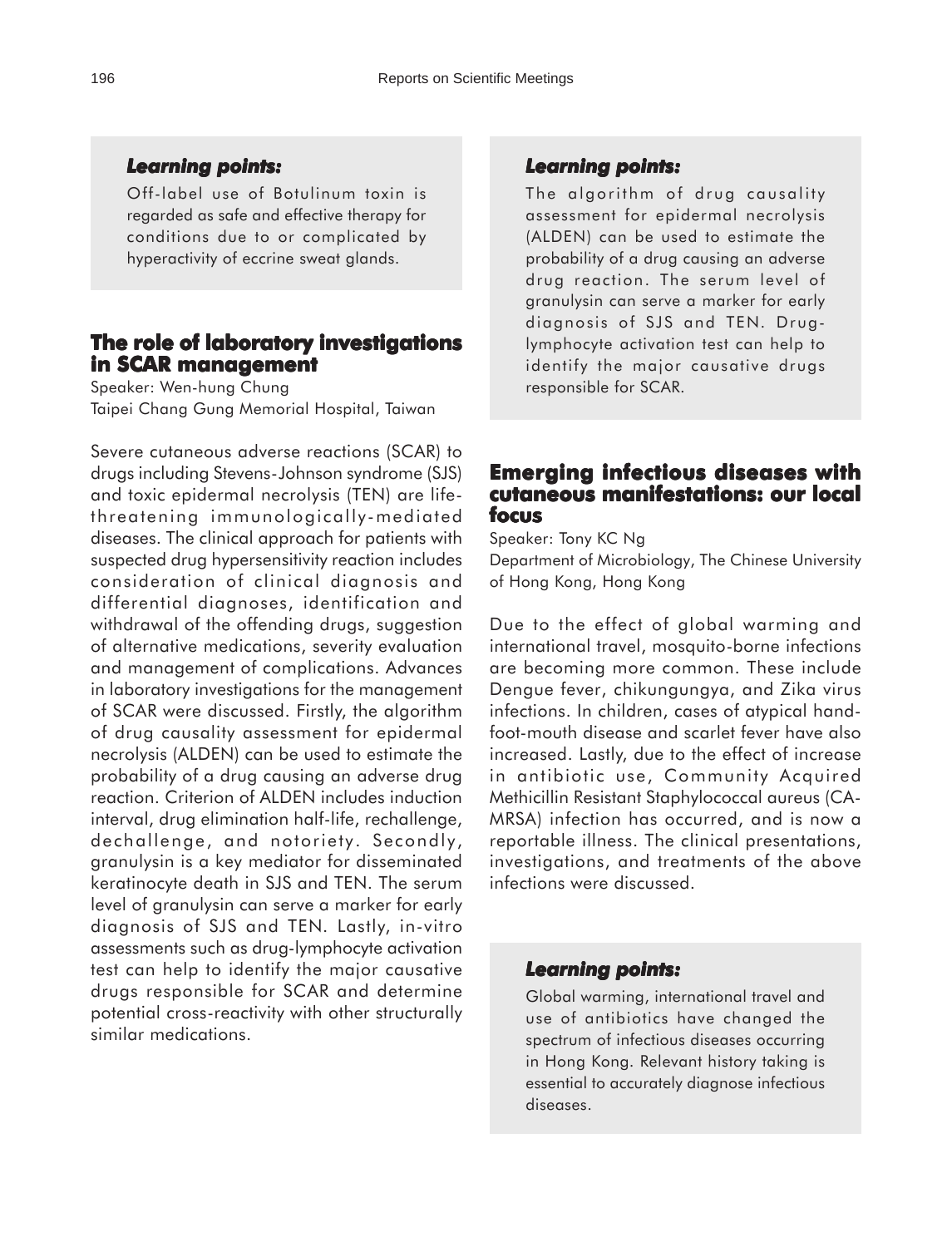## **Drug induced liver toxicity**

Speaker: Angeline OS Lo Department of Medicine & Therapeutics, The Chinese University of Hong Kong, Hong Kong

Drug-induced liver injury (DILI) is mostly an idiosyncratic reaction leading to abnormalities in liver function. A high index of suspicion and good history taking are key to diagnosis. In patients with dermatological conditions like psoriasis, pemphigus or other autoimmune skin diseases, immunosuppressants such as methotrexate or azathioprine may be indicated. The potential liver toxicity of these drugs warrants attention and monitoring during treatment. For long-term methotrexate treatment in psoriasis, guidelines from American Academy of Dermatology recommend that liver biopsy should be based upon the presence of risk factors of hepatotoxicity, such as obesity, hyperlipidaemia, diabetes mellitus, viral hepatitis, inherited liver disease, heavy alcohol consumption, persistent abnormal liver tests, and absence of folate supplementation during treatment. Liver biopsy should also be considered after a cumulative dose of 3.5-4 g of methotrexate. The hepatotoxicity of azathioprine may present as liver function impairment and cholestatic injury which are usually reversible after stopping azathioprine. In addition, before commencing immunosuppressants, the risk of chronic hepatitis B reactivation should be evaluated and antiviral prophylaxis should be prescribed accordingly. Finally, liver involvement is the most common visceral manifestation in patients with severe cutaneous adverse reaction (SCAR). Liver function impairment and severity of clotting derangement should be monitored cautiously in case of acute liver failure and subsequent need for liver transplantation.

#### *Learning points: Learning points:*

The potential hepatotoxicity of immunosuppressants warrants attention and monitoring during treatment. Before commencing the use of immunosuppressant, the risk of chronic hepatitis B reactivation should be evaluated and antiviral prophylaxis should be prescribed accordingly.

## **Skin problems of returned travellers**

Speaker: Martin CS Wong School of Public Health, The Chinese University of Hong Kong, Hong Kong

Skin problems of returned travellers are mostly due to infection, in which cosmopolitan infections (e.g. dermatophytosis, scabies) are more common than tropical infections. The presentation and treatment of various conditions (e.g. cutaneous larva migrans, myiasis, tungiasis, leishmaniasis, scabies, dermatophytosis, dog bites and arthropod bites) were thoroughly discussed. Pre-travel consultation is advised in order to minimise risks during travelling. Avoidance of high risk situations (e.g. contact with sand, soil, animals, and insects), use of repellents/protective clothing and prophylactic antibiotics are important. When necessary, patients can be referred to the Travel Health Service, Department of Health for management.

#### *Learning Points*

Skin problems of returned travellers are mostly due to infection. Pre-travel consultations and safety measures can greatly minimise the risks during travelling.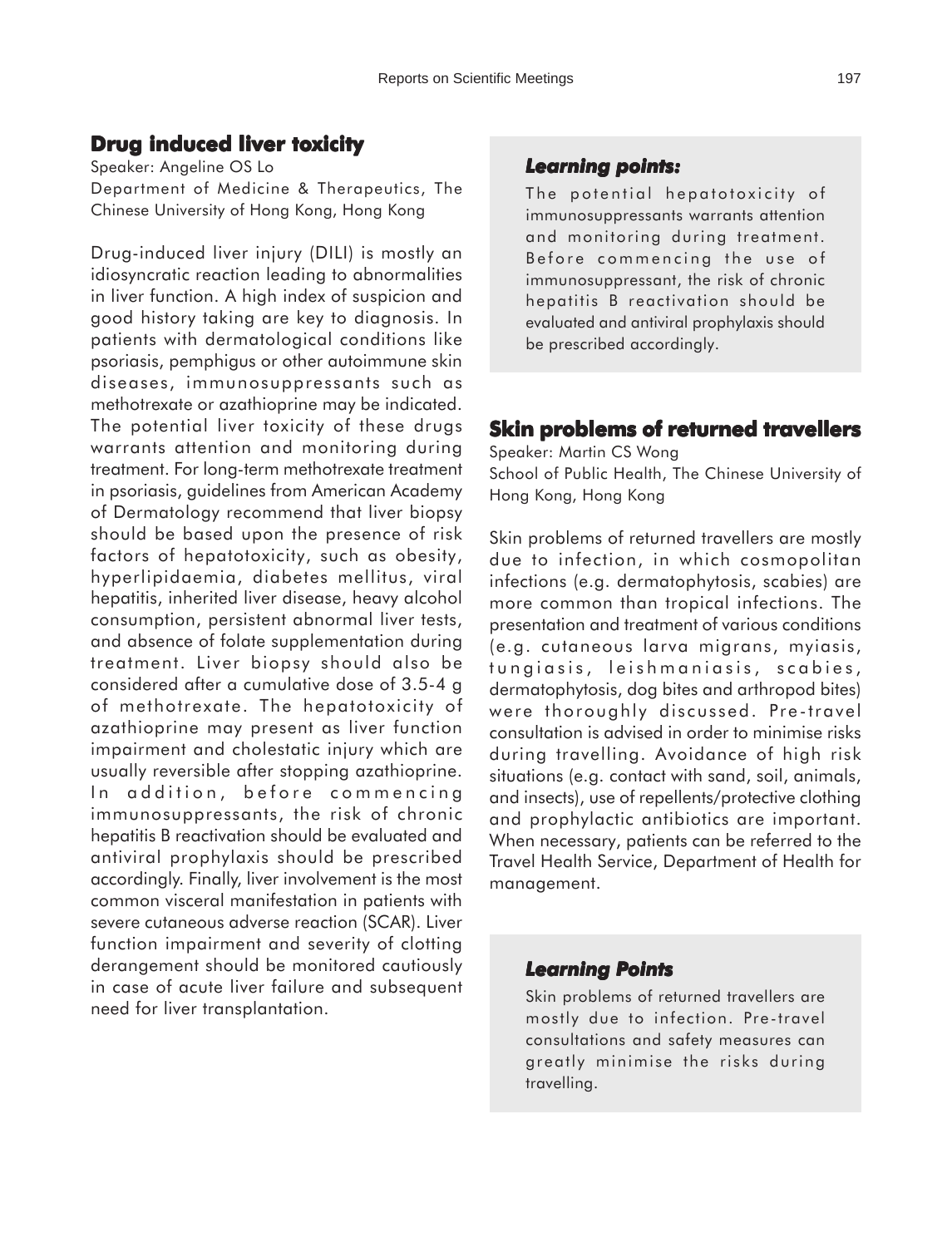## **Climate change and skin diseases**

Speaker: Nai-ming Luk Hong Kong Dermatology Foundation, Hong Kong

Climate change may affect skin diseases in several ways: firstly, climate change may increase the incidence of vector-born skin infections such as Lyme disease and Dengue fever. It allows animal reservoirs or vector populations to expand and prolong the disease transmission cycle. Secondly, climate change may cause the populations of jellyfish and blue green algae to flourish. People engaged in water sports are at increased risk of being stung by jellyfish or developing contact dermatitis due to toxins released by blue green algae. Thirdly, climate change may exacerbate common heatsensitive diseases like miliaria, rosacea and solar urticaria. Atopic dermatitis and psoriasis improve during the summer months while the effect of climate change on the onset of venous leg ulcers is still controversial. Fourthly, climate change may escalate the incidence of skin injury and subsequent opportunistic skin infections during flooding. Finally, climate change may accelerate photoaging and development of skin cancers.

It should be remembered that the influence of climate change is not confined to our health; there are also social, economic and political consequences.

#### *Learning points: Learning*

Climate changes may increase the incidence of some vector-borne diseases, flood-related dermatoses, recreational skin diseases, photoageing and skin cancers.

## **The pigmentosa in dermatology**

Speaker: Chi-keung Kwan

Social Hygiene Service, Department of Health, Hong Kong

Three common pigmentosa disorders covered were discussed: (1) Urticaria pigmentosa (2) Prurigo pigmentosa and (3) Xeroderma pigmentosa.

Urticaria pigmentosa is a disorder of mast cell proliferation. Besides skin, it may also involve internal and lymphoid organs. Management involves avoidance of potential factors, oral antihistamines, sodium cromoglyate, topical steroid and systemic phototherapy.

Prurigo pigmentosa (PP) is an uncommon skin disease in which the pathogenesis is not fully understood. The diagnosis relies mainly on clinical findings as its histological findings are not pathognomonic but can be used to correlate with the clinical diagnosis. Minocycline and dapsone are the main treatments

Xeroderma pigmentosum (XP) is an autosomal recessive inherited disease characterised by dry pigmented skin, premature solar skin ageing and early development of sun induced cutaneous neoplasms. There are eight different complementation groups. Treatment consists of photo-protection as well as oral calcium, vitamin D supplements and vitamin A analogues. Management may also involve multidisciplinary care with the surgeon, ophthalmologist, neurologist and clinical genetics as indicated.

## *Learning points: Learning points:*

Diagnosis of pigmentosa relies mainly on clinical findings from the history and physical examination. Multidisciplinary care and genetic counselling may be needed.